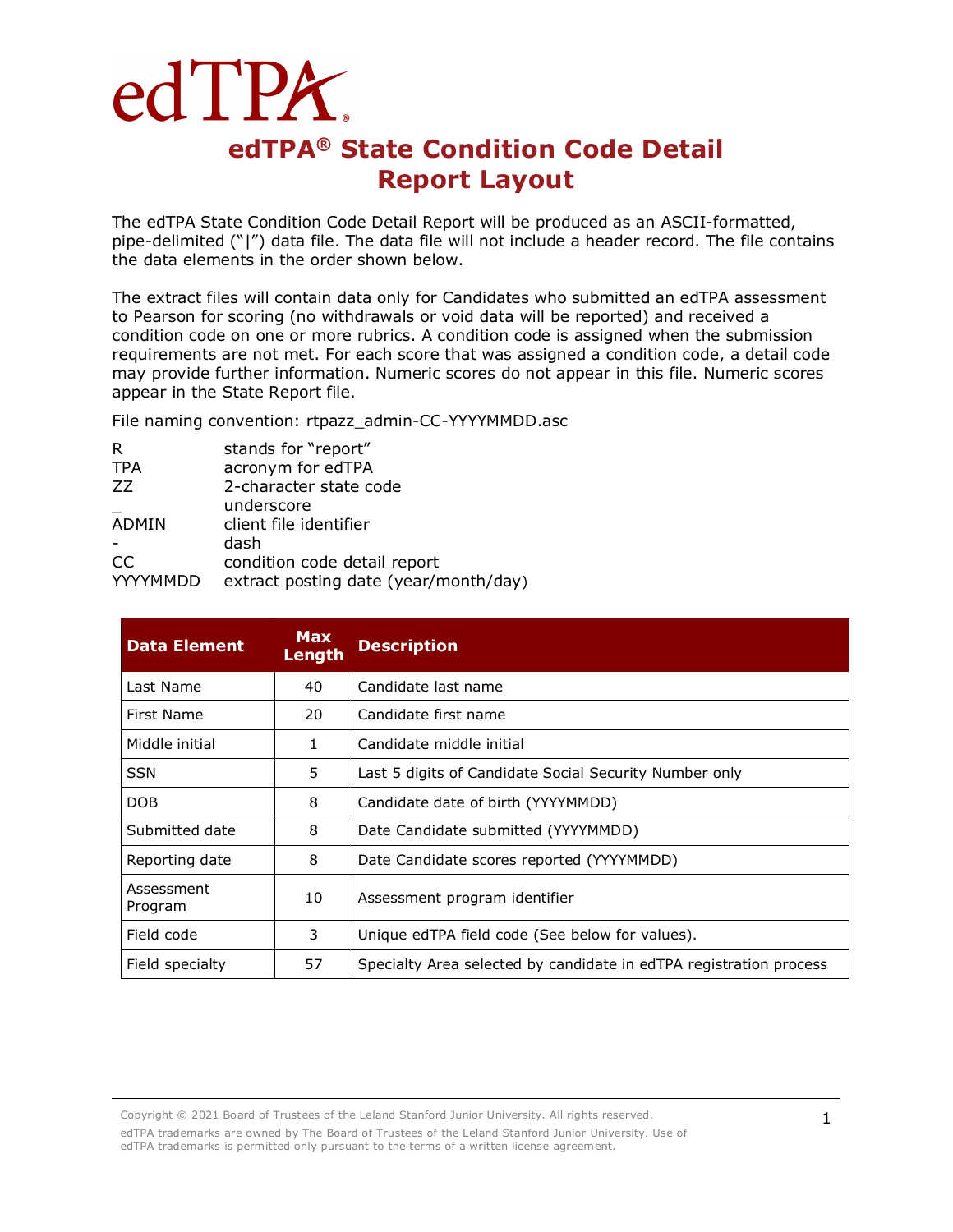| <b>Data Element</b> | <b>Max</b><br>Length | <b>Description</b>                                                                                                                                                                                                                                               |
|---------------------|----------------------|------------------------------------------------------------------------------------------------------------------------------------------------------------------------------------------------------------------------------------------------------------------|
|                     |                      | See below for Score to Rubric Mapping.                                                                                                                                                                                                                           |
|                     |                      | Values in this field may be one of the following:                                                                                                                                                                                                                |
| Score 1             | 3                    | Blank: this rubric did not receive a Condition Code; it had<br>received a numerical score<br>Condition Code: e.g., "A","B"<br>Condition Code Detail: e.g., "A1", "B1". This provides<br>$\bullet$<br>additional detail for the associated condition code.        |
| $\cdots$            | 3                    |                                                                                                                                                                                                                                                                  |
| Score 21            | 3                    |                                                                                                                                                                                                                                                                  |
| Prep Inst Code      | 10                   | The IPEDS Institution ID. Most will receive the standard 6 digit<br>IPEDS Institution ID. A few may receive an 8 digit ID, indicating the<br>unit (e.g., campus) of an Institution. The first 6 digits of the 8 digit<br>ID represents the IPEDs Institution ID. |
| Customer Number     | 20                   | Pearson's unique identifier for the Candidate during this reporting<br>cycle.                                                                                                                                                                                    |

## **edTPA Score to Rubric Mapping**

Notes about the Score mapping to Handbook Rubric Descriptions:

- The World Language (WL) and Classical Languages (CL) Handbooks will contain null values for the Academic Language Rubrics.
- The Washington Handbooks contain Student-Voice rubrics which will have null values for all national assessments.
- The Elementary Education Handbook contains Mathematics Assessment Rubrics which will have null values for all other assessments.

See below for detailed field mapping to Handbook Rubrics.

|              |                                                               |              | <b>Rubric Numbers</b>                                                |              |                                                                                       |
|--------------|---------------------------------------------------------------|--------------|----------------------------------------------------------------------|--------------|---------------------------------------------------------------------------------------|
|              | <b>National Handbooks</b>                                     |              | <b>Washington Handbooks</b>                                          |              |                                                                                       |
| <b>Score</b> | <b>World</b><br>Language<br>and Classical<br><b>Languages</b> | <b>Other</b> | <b>World</b><br>Language and<br><b>Classical</b><br><b>Languages</b> | <b>Other</b> | <b>Rubric Description</b>                                                             |
| Score 1      |                                                               |              |                                                                      |              | Planning: Planning for Subject-<br>Specific Understandings                            |
| Score 2      | 2                                                             | 2            | $\mathcal{P}$                                                        |              | Planning: Planning to Support Varied<br><b>Student Learning Needs</b>                 |
| Score 3      | 3                                                             | 3            | 3                                                                    | 3            | Analyzing Teaching: Using Knowledge<br>of Students to Inform Teaching and<br>Learning |
| Score 4      | Null                                                          | 4            | Null                                                                 | 4            | Academic Language: Identifying and<br>Supporting Language Demands                     |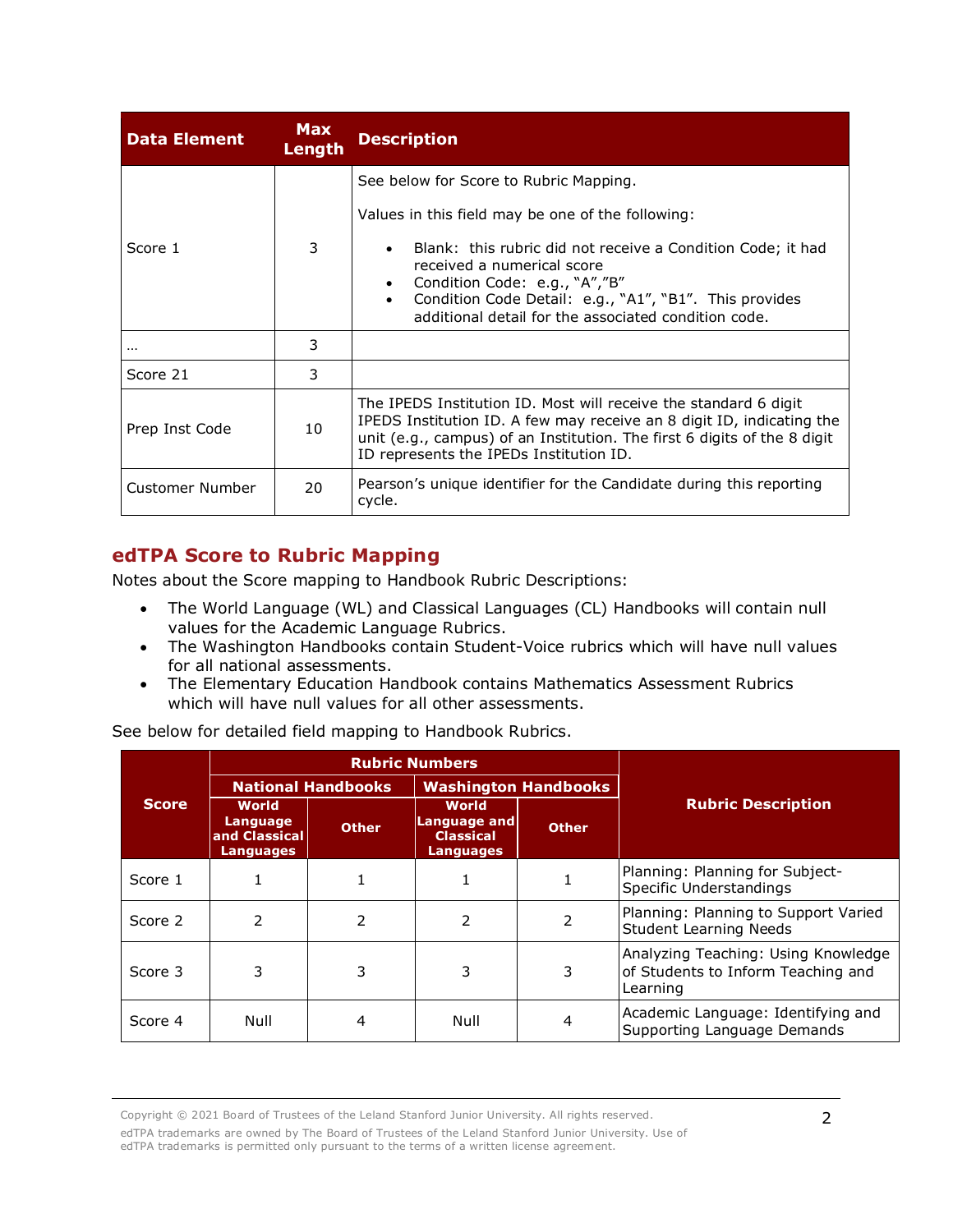|              |                                                                      | <b>Rubric Numbers</b> |                                                                             |              |                                                                                                  |
|--------------|----------------------------------------------------------------------|-----------------------|-----------------------------------------------------------------------------|--------------|--------------------------------------------------------------------------------------------------|
|              | <b>National Handbooks</b>                                            |                       | <b>Washington Handbooks</b>                                                 |              |                                                                                                  |
| <b>Score</b> | <b>World</b><br><b>Language</b><br>and Classical<br><b>Languages</b> | <b>Other</b>          | <b>World</b><br><b>Language and</b><br><b>Classical</b><br><b>Languages</b> | <b>Other</b> | <b>Rubric Description</b>                                                                        |
| Score 5      | 4                                                                    | 5                     | 4                                                                           | 5            | Planning: Planning Assessments to<br>Monitor and Support Student Learning                        |
| Score 6      | 5                                                                    | 6                     | 5                                                                           | 6            | Instruction: Learning Environment                                                                |
| Score 7      | 6                                                                    | 7                     | 6                                                                           | 7            | Instruction: Engaging Students in<br>Learning                                                    |
| Score 8      | $\overline{7}$                                                       | 8                     | $\overline{7}$                                                              | 8            | Instruction: Deepening Student<br>Learning                                                       |
| Score 9      | 8                                                                    | 9                     | 8                                                                           | 9            | Instruction: Subject-Specific<br>Pedagogy: Using Representations                                 |
| Score 10     | 9                                                                    | 10                    | 9                                                                           | 10           | Analyzing Teaching: Analyzing<br><b>Teaching Effectiveness</b>                                   |
| Score 11     | 10                                                                   | 11                    | 10                                                                          | 11           | Assessment: Analysis of Student<br>Learning                                                      |
| Score 12     | 11                                                                   | 12                    | 11                                                                          | 12           | Assessment: Providing Feedback to<br>Guide Learning                                              |
| Score 13     | 12                                                                   | 13                    | 12                                                                          | 13           | Assessment: Student Understanding<br>and Use of Feedback                                         |
| Score 14     | Null                                                                 | 14                    | Null                                                                        | 14           | Academic Language: Analyzing<br>Students' Language Use and Subject-<br>Specific Learning         |
| Score 15     | 13                                                                   | 15                    | 13                                                                          | 15           | Analyzing Teaching: Using<br>Assessment to Inform Instruction                                    |
| Score 16     | Null                                                                 | Null                  | 14                                                                          | 16           | Student Voice: Eliciting Student<br>Understanding of Learning Targets                            |
| Score 17     | Null                                                                 | Null                  | 15                                                                          | 17           | Student Voice: Supporting Student<br>Use of Resources to Learn and Monitor<br>Their Own Progress |
| Score 18     | Null                                                                 | Null                  | 16                                                                          | 18           | Student Voice: Reflecting on Student-<br>Voice Evidence to Improve Instruction                   |
| Score 19     | Null                                                                 | Elem. Ed only         | Null                                                                        | Null         | Rubric 16: Mathematics Assessment:<br>Analyzing Whole Class Understandings                       |
| Score 20     | Null                                                                 | Elem. Ed only         | Null                                                                        | Null         | Rubric 17: Mathematics Assessment:<br>Analyzing Individual Student Work<br>Samples               |
| Score 21     | Null                                                                 | Elem. Ed only         | Null                                                                        | Null         | Rubric 18: Mathematics Assessment:<br>Using Evidence to Reflect on Teaching                      |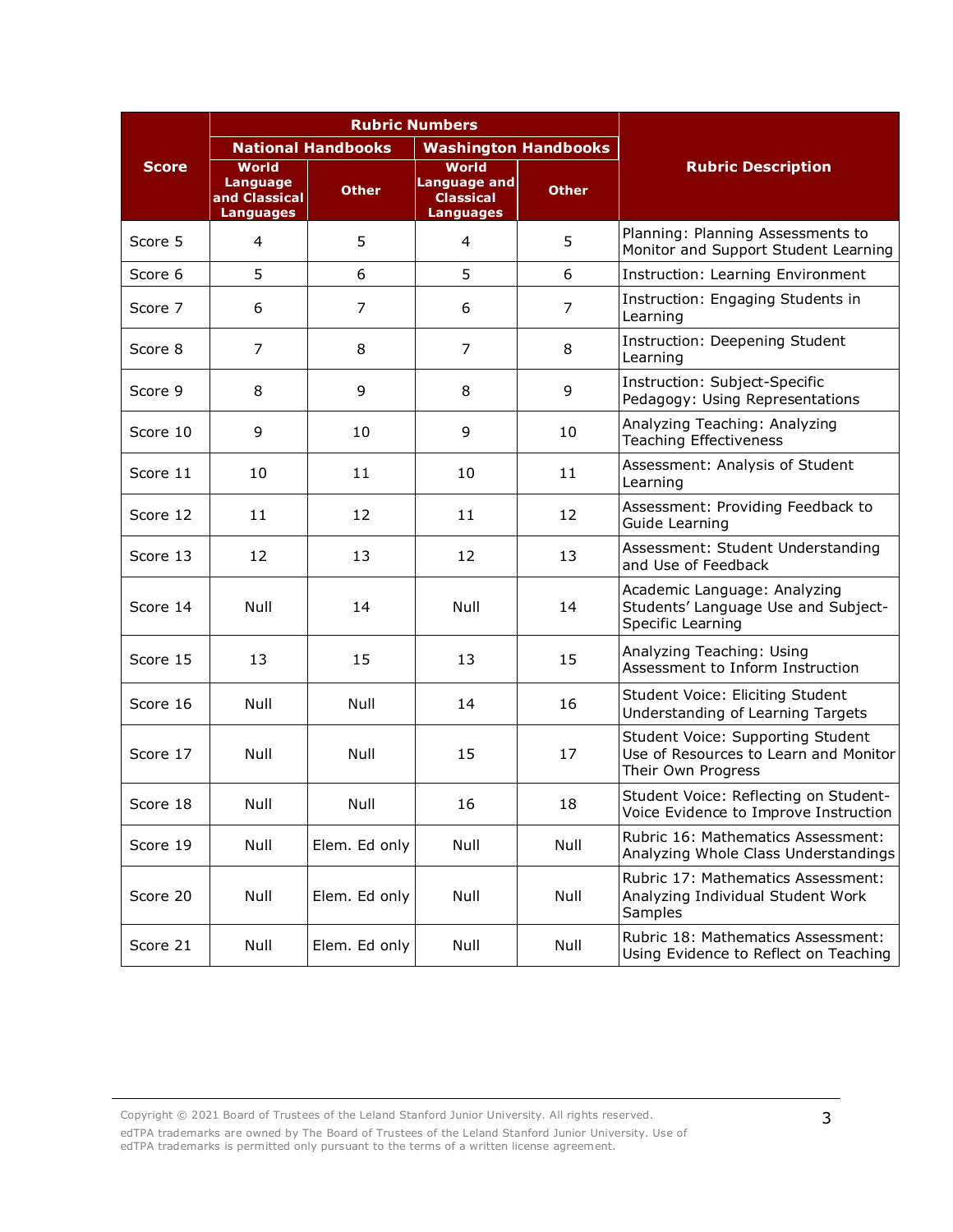## **edTPA Field Codes**

| edTPA<br><b>Field Code</b> | edTPA Content Area                                 |
|----------------------------|----------------------------------------------------|
| 001                        | Elementary Literacy (National)                     |
| 002                        | Elementary Mathematics (National)                  |
| 003                        | Secondary English-Language Arts (National)         |
| 004                        | Secondary History/Social Studies (National)        |
| 005                        | Secondary Mathematics (National)                   |
| 006                        | Secondary Science (National)                       |
| 007                        | Secondary English-Language Arts (Washington)       |
| 008                        | Secondary Mathematics (Washington)                 |
| 009                        | Secondary Science (Washington)                     |
| 010                        | Secondary History/Social Studies (Washington)      |
| 011                        | Physical Education (National)                      |
| 012                        | Special Education (National)                       |
| 014                        | Early Childhood (National)                         |
| 015                        | Visual Arts (National)                             |
| 016                        | Middle Childhood Mathematics (National)            |
| 017                        | Middle Childhood Science (National)                |
| 018                        | Middle Childhood English-Language Arts (National)  |
| 019                        | Middle Childhood History/Social Studies (National) |
| 020                        | World Language (National)                          |
| 021                        | K-12 Performing Arts (National)                    |
| 022                        | Elementary Mathematics (Washington)                |
| 023                        | Elementary Literacy (Washington)                   |
| 024                        | Physical Education (Washington)                    |
| 025                        | Special Education (Washington)                     |
| 027                        | Early Childhood (Washington)                       |
| 028                        | Visual Arts (Washington)                           |
| 029                        | World Language (Washington)                        |
| 030                        | K-12 Performing Arts (Washington)                  |
| 100                        | Agricultural Education (National)                  |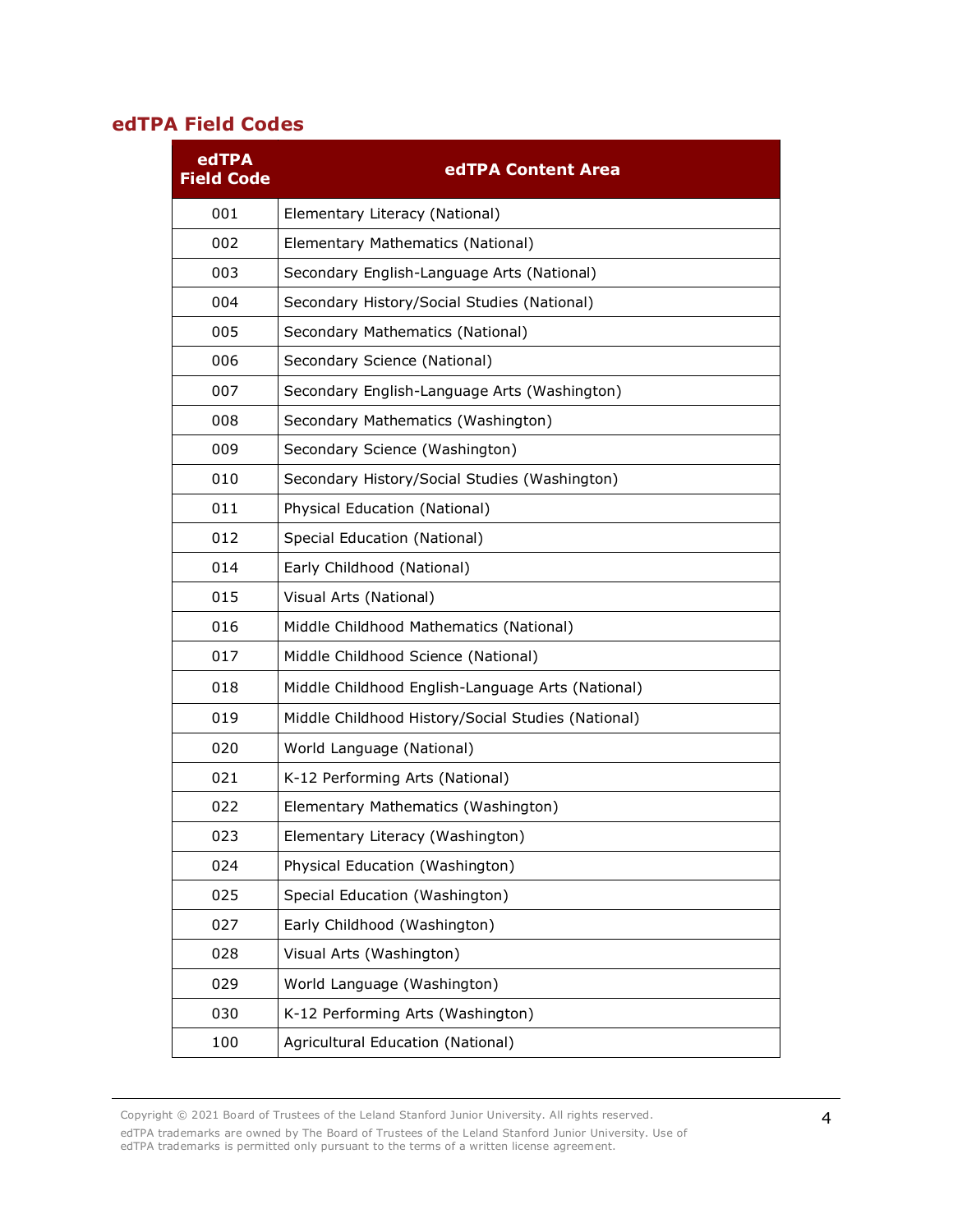| edTPA<br><b>Field Code</b> | edTPA Content Area                                                                                               |
|----------------------------|------------------------------------------------------------------------------------------------------------------|
| 101                        | Agricultural Education (Washington)                                                                              |
| 102                        | <b>Business Education (National)</b>                                                                             |
| 103                        | Business Education (Washington)                                                                                  |
| 104                        | Classical Languages (National)                                                                                   |
| 105                        | Classical Languages (Washington)                                                                                 |
| 108                        | Educational Technology Specialist (National)                                                                     |
| 109                        | Educational Technology Specialist (Washington)<br>Effective June 27, 2016: This handbook is no longer available. |
| 110                        | Elementary Education: Literacy with Mathematics Task 4 (National)                                                |
| 115                        | English as an Additional Language (National)                                                                     |
| 116                        | English as an Additional Language (Washington)                                                                   |
| 117                        | Family and Consumer Sciences (National)                                                                          |
| 118                        | Family and Consumer Sciences (Washington)                                                                        |
| 119                        | Health Education (National)                                                                                      |
| 120                        | Health Education (Washington)                                                                                    |
| 127                        | Library Specialist (National)<br>Effective August 20, 2020: This handbook is no longer available.                |
| 128                        | Library Specialist (Washington)                                                                                  |
| 143                        | Technology and Engineering Education (National)                                                                  |
| 144                        | Technology and Engineering Education (Washington)                                                                |
| 147                        | Literacy Specialist (National)                                                                                   |
| 149                        | Elementary Education: Mathematics with Literacy Task 4 (National)                                                |
| 150                        | School Librarian/Library Specialist (National)                                                                   |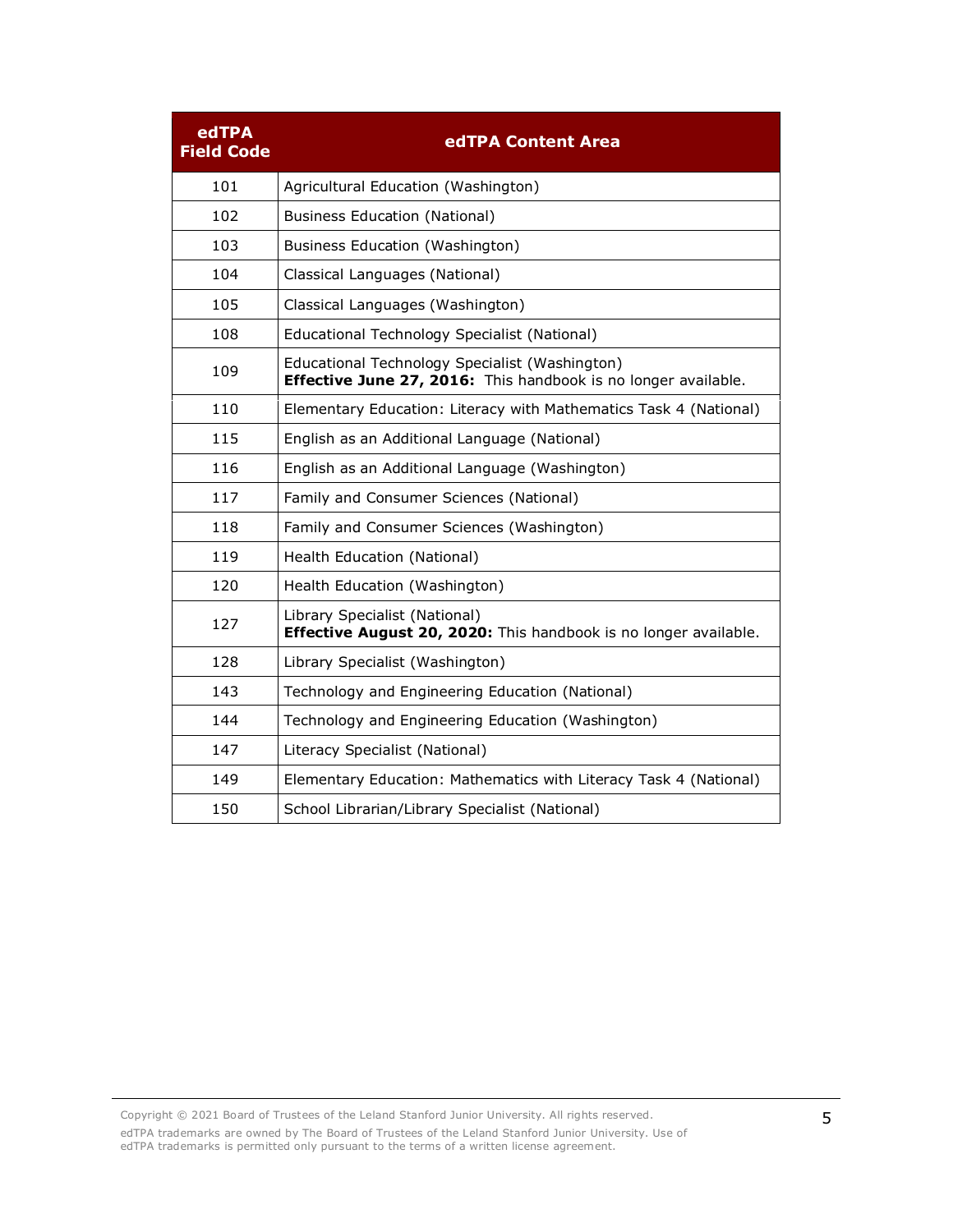## **Condition Codes and Condition Code Details**

Rubric Scores are detailed in the edTPA Handbooks and the values are 1, 2, 3, 4, or 5. If a scorer is unable to assign a score due to insufficient evidence, a condition code is assigned. The following table explains the condition codes, as well as any detail codes (indicating requirements not met) that were provided at the time of scoring. Please refer to the State Report for the complete set of scores for a Candidate. Complete descriptions of these codes are available at [www.edTPA.com.](http://www.edtpa.com/)

| <b>Condition</b><br>Code | <b>Detail</b><br>Code * | <b>Description</b>                                                                                                                                                   |
|--------------------------|-------------------------|----------------------------------------------------------------------------------------------------------------------------------------------------------------------|
| A                        | A1                      | Fewer than 3 lesson plans are submitted or, for candidates teaching<br>within a large block of 3-5 hours, the lesson plans cover less than 3<br>hours of instruction |
|                          | A4, A                   | Rubrics for Planning Task are unscorable.                                                                                                                            |
| B                        | <b>B1</b>               | Video cannot be played                                                                                                                                               |
|                          | <b>B2</b>               | Video is of insufficient technical quality to view                                                                                                                   |
|                          | B3, B                   | Video technical issues                                                                                                                                               |
| $\mathsf C$              | C1                      | Audio cannot be played                                                                                                                                               |
|                          | C <sub>2</sub>          | Audio is of insufficient technical quality to review; no transcript<br>provided                                                                                      |
|                          | C3, C                   | Audio technical issues                                                                                                                                               |
| D                        | D1                      | No response to commentary prompt(s) or response is unrelated to<br>edTPA tasks                                                                                       |
|                          | D <sub>2</sub>          | The response is not within the allowable page limits                                                                                                                 |
|                          | D <sub>3</sub>          | Alternative Evidence Only: Not enough detailed description in<br>transcript to understand instruction                                                                |
|                          | D4, D                   | Insufficient or excessive information to score                                                                                                                       |
|                          | D5                      | Video clip(s) in Task 2 total less than 3 minutes                                                                                                                    |
| E                        | E1                      | Incorrect file provided                                                                                                                                              |
|                          | E <sub>2</sub>          | Missing artifact or referenced artifact not submitted                                                                                                                |
|                          | E <sub>3</sub>          | Blank artifact submitted (file contained no text or graphics)                                                                                                        |
|                          | E4                      | Inaccessible file (file could not be opened for technical reasons)                                                                                                   |
|                          | E <sub>5</sub>          | Hyperlinks to external documents are provided in lieu of the actual<br>documents                                                                                     |
|                          | E6, E                   | Incorrect or missing, blank, or otherwise inaccessible file                                                                                                          |
|                          | E7                      | Documents are illegible                                                                                                                                              |
|                          | E8                      | In a retake, the required or referenced artifact for a non-retake task<br>as specified in the retake guidelines was not submitted.                                   |
| F                        | F <sub>1</sub>          | Video in Task 2 has been edited and is NOT "continuous and<br>unedited, with no interruption in the events"                                                          |
|                          | F <sub>2</sub>          | Candidate's face does not appear in at least one of the Task 2 video<br>clips, or the video has been edited to intentionally blur the<br>candidate's face            |
|                          | F3, F                   | Video is edited                                                                                                                                                      |
| G                        | G <sub>1</sub>          | Learning objectives not in the registered content area                                                                                                               |
|                          | G <sub>2</sub>          | Submission corresponds to a different content area than the area for<br>which the Candidate registered                                                               |